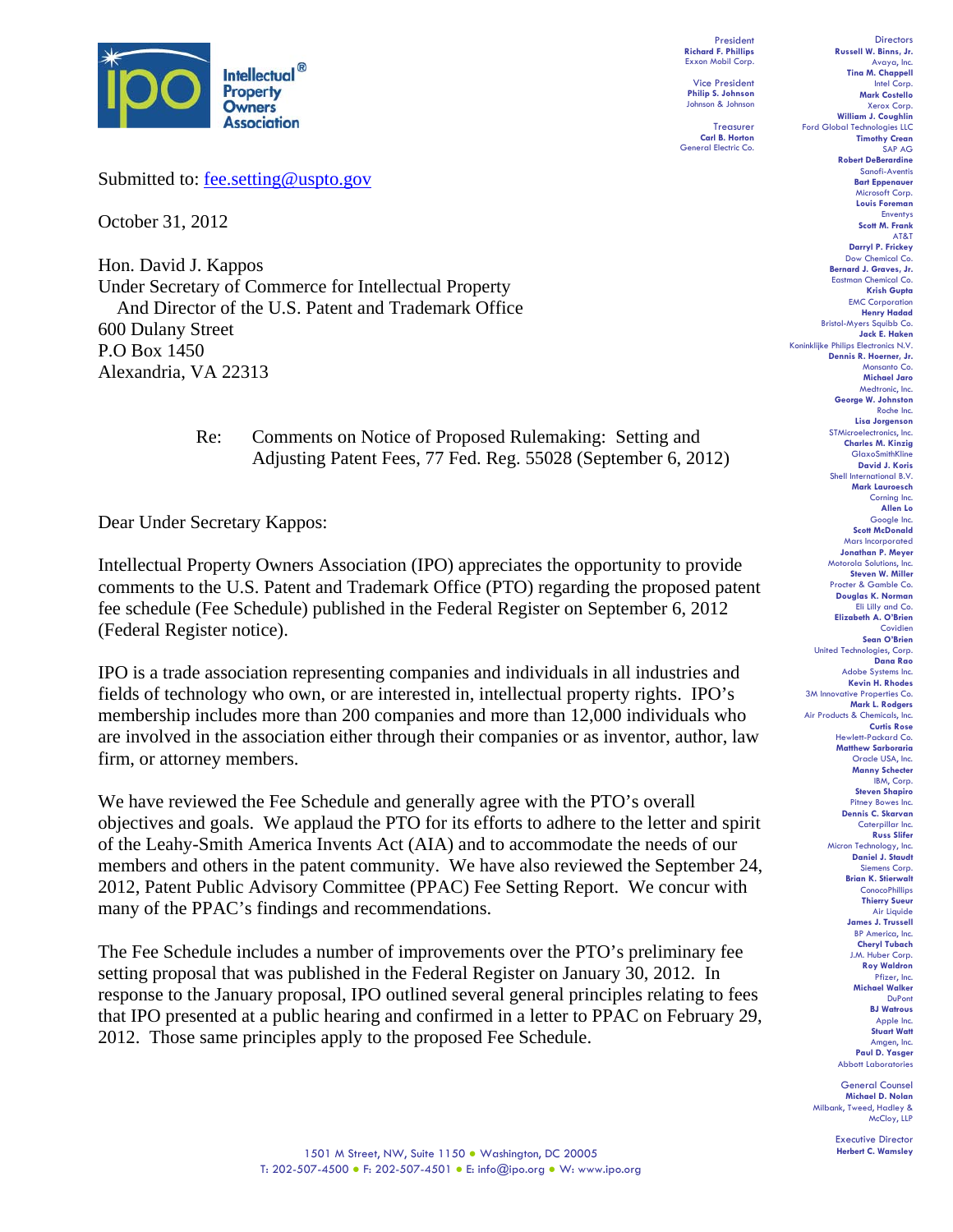I. IPO Supports the PTO's Pendency and Quality Goals, But Questions the Level of Funding Proposed for the Operating Reserve

IPO continues to support the PTO's goals for lower pendency and improved quality. Decreased application pendency combined with quality examination provides greater legal certainty for everyone affected by patents. We support funding adequate for hiring and training to meet the pendency and quality goals, and funding adequate to make IT improvements. IPO is concerned, however, with the proposal to set aside funds for a three-month operating reserve.

The fee increases being proposed will cost our members hundreds of millions of dollars and will require difficult spending choices within many companies. The Executive Summary of the 57-page Federal Register notice focuses only on the routine fees for obtaining a patent. It states:

All in all, as a result of these proposed adjustments to patent fees, for all applicants the routine fees to obtain a patent (i.e., filing, search, examination, publication, and issue fees) will decrease by at least 22 percent relative to the current fee schedule.

The effects of the Fee Schedule would be very different for a patent owner who paid the routine fees to obtain a patent plus the three maintenance fees to keep the patent in force for its full term. We calculate that a patent owner who paid all of those fees would face an overall fee *increase* of 26.3 percent at the fee levels proposed for 2013. When fees were reduced for patent issuance and publication in 2014 as proposed, the overall fee *increase* for such a patent owner still would be 20.9 percent. In addition, our members will face large fees for using the new proceedings under the AIA and large proposed increases in some other fees, which some companies will have to pay out of fixed patent budgets. All in all, the Federal Register notice proposes a major fee increase. We urge the PTO to reduce the proposed fee levels as much as possible without sacrificing its pendency and quality goals.

We believe significant reductions in some fees can be made by sharply reducing the rate of accumulation of funds in the operating reserve projected in the Federal Register notice. 77 Fed. Reg. at 55035, Table 3. The PTO is planning that about 3 percent to 7 percent of collected fees per year will be used to help build the operating reserve. IPO questions whether applicants should pay such a significant percentage of collected fees to build an operating reserve at the same time that applicants are paying increased fees to achieve the PTO's pendency and quality goals. The pursuit of all of these initiatives at the same time imposes a heavy fee burden on IPO members, especially during difficult economic times that continue to include work-force reductions.

In addition, the PTO's planned rapid buildup of the operating reserve, which would increase from \$194 million in FY2013 to over \$750 million in FY2017, might invite congressional confiscation of fees. Between 1992 and 2011 Congress denied the PTO access to more than \$1 billion in fee collections. The loss of those fees contributed to the application backlogs the PTO is still struggling to overcome. With the proposed operating reserve exceeding three-quarters of a billion dollars by the end of FY2017, IPO believes there is a danger of history repeating itself. Access to patent fee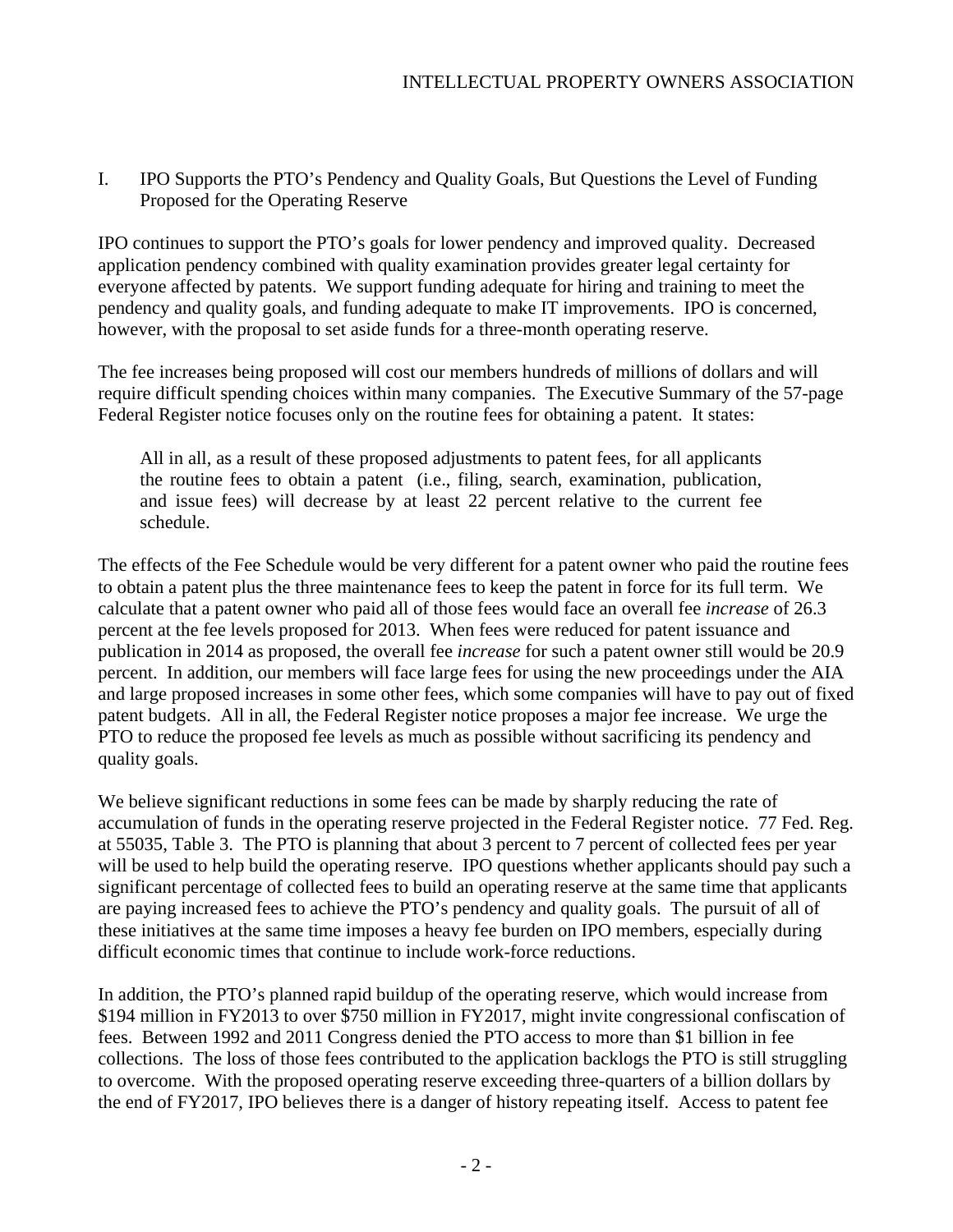collections occurs through the appropriations process, and appropriations legislation is enacted one year at a time. While the current leaders of congressional appropriations committees have publicly committed to make all fee collections available to the PTO, the leadership of the appropriations committees will change over time and the PTO could become an inviting target if Congress perceives that the PTO is collecting fees substantially in excess of current needs.

A significant portion of the estimated 3 percent to 7 percent of collected fees planned for the operating reserve could be channeled elsewhere in the PTO's budget to help fund some of the specific fee reductions we are recommending below. IPO would support building an operating reserve over a longer period of time, assuming the PTO would cut fees back when the operating reserve reached the planned level.

## II. Comments on Specific Fees

IPO believes that many of the proposed fees seem reasonable in light of the PTO's objectives, but certain fees warrant reevaluation. We address each of those fees and provide our recommendations below.

#### 1. Maintenance Fees

IPO supports reasonable subsidization of selected patent-related services, particularly with income from maintenance fees. We understand that maintenance fees provide the PTO with funds to achieve pendency and quality goals without increasing application filing fees. We are concerned, however, that the Fee Schedule raises maintenance fees so high that too many patent owners will be unable or unwilling to pay the fees. If more patent owners than anticipated do not pay the maintenance fees, not only will the PTO's pendency and quality goals be at risk, but the front-end application subsidies will have to be cut back. IPO urges the PTO to consider whether the maintenance fee increases of 56, 42, and 18 percent in the third, first, and second maintenance fees, respectively, will defeat rather than promote the PTO's objectives. IPO member companies have stated that the proposed maintenance fee increases will need to be counterbalanced by corresponding decreases in application filings. We urge the PTO to reconsider the impact of such an unintended result on PTO operations.

IPO recognizes that the patent statute has long required a 50 percent discount for small entity applicants and owners, which is paid for by higher fees charged to large entities. Based on the preliminary fee schedule published in January, we calculated that if large entity fee payers did not have to support any subsidies to cover fees for small and micro entities, their fees could be reduced by roughly 13 percent. We believe the Fee Schedule saddles large entities with more than a fair share of the fee burden, at least for maintenance fees. Under 35 U.S.C. § 123(e), the PTO Director has authority to impose limits on who may qualify as a "micro entity" if reasonably necessary to avoid an undue impact on other patent applicants and owners. We urge the Director to use this authority to eliminate the 75 percent micro entity discount for maintenance fees. Micro entities that successfully license or otherwise commercialize a patented invention should be expected to pay a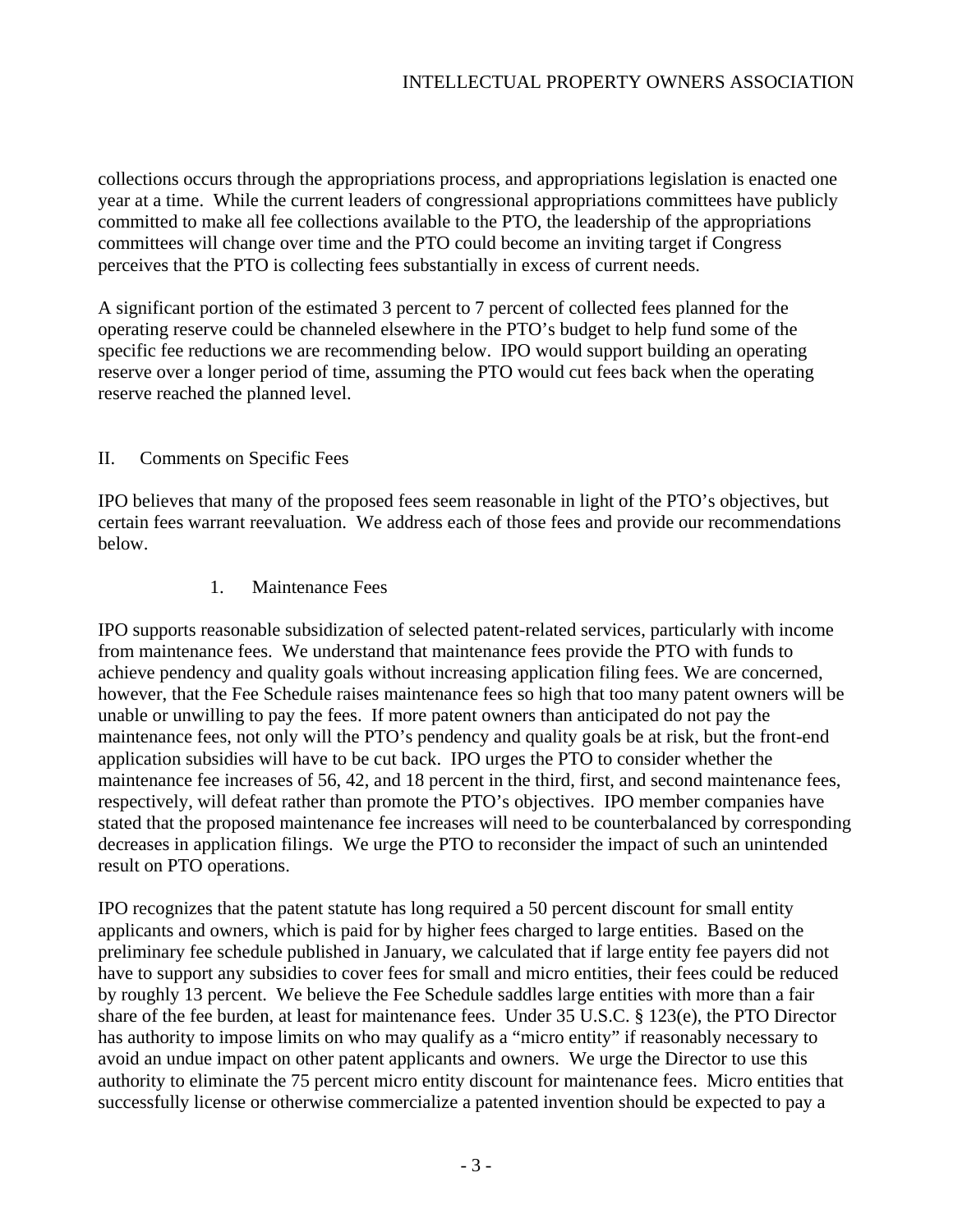fair share of maintenance fees, which are not due until 3-1/2 years and later after they obtain their patent.

## 2. Appeal Fees

The Fee Schedule increases the total fees for appealing a final rejection from \$1,240 to \$3,000. IPO believes this 242 percent increase fails to take into account the practical realities facing applicants. According to recent PTO statistics, almost 50 percent of the decisions on appeal reverse an examiner's final rejection. This high reversal rate suggests that a significant number of appeals are pursued to correct improper final rejections. IPO is concerned that applicants are being asked to pay even more for a service that is often necessitated by the quality of the final rejection.

The Fee Schedule also apportions payment of the appeal fee into two parts, \$1,000 upon filing of a notice of appeal, and \$2,000 after the examiner's answer. In addition to IPO's concerns about the entire appeal fee, above, IPO believes that a larger portion of the initial filing fee should be shifted into the second payment. Many appeals never reach the Board because the examiner withdraws the final rejection. Reapportioning most of the appeal fee until after the examiner's answer is mailed would avoid applicants paying for appeals they do not need.

# 3. Post-Grant and *Inter Partes* Review Fees

The Federal Register notice indicates that the proposed Post-Grant Review (PGR) and *Inter Partes*  Review (IPR) fees are set at below cost-recovery. Because these are new proceedings, no historical cost information exists. The Federal Register notice includes only "prospective cost information." IPO hopes that the cost calculations for these proceedings will be reevaluated when information from actual proceedings becomes available.

To the extent that the proposed fees for PGR and IPR represent "pay as you go" systems, IPO believes that there are advantages to charging fees as the reviews proceed. For example, separating the petition fee and the post-institution fee creates a break in which the parties can evaluate the merits of continuing the review. This also divides the fees commensurate with burdens on the PTO. To further reduce front-end costs and match fees with costs, the PTO should consider dividing fees at other milestones in the proceedings, such as at the request for an oral hearing and for a rehearing,

IPO would also support imposing additional fees during the proceedings including fees for late-filed and additional motions, particularly motions for supplemental discovery, as these may impose significant burdens on the PTO and the non-moving party. When imposing sanctions, the PTO should calculate and recover its own costs.

4. Supplemental Examination Fees

The Fee Schedule proposes supplemental examination fees of \$18,000, which includes \$4,400 for processing the request and \$13,600 for the subsequent *ex parte* reexamination. The Federal Register notice indicates that these fees are set below cost recovery based on prospective cost information.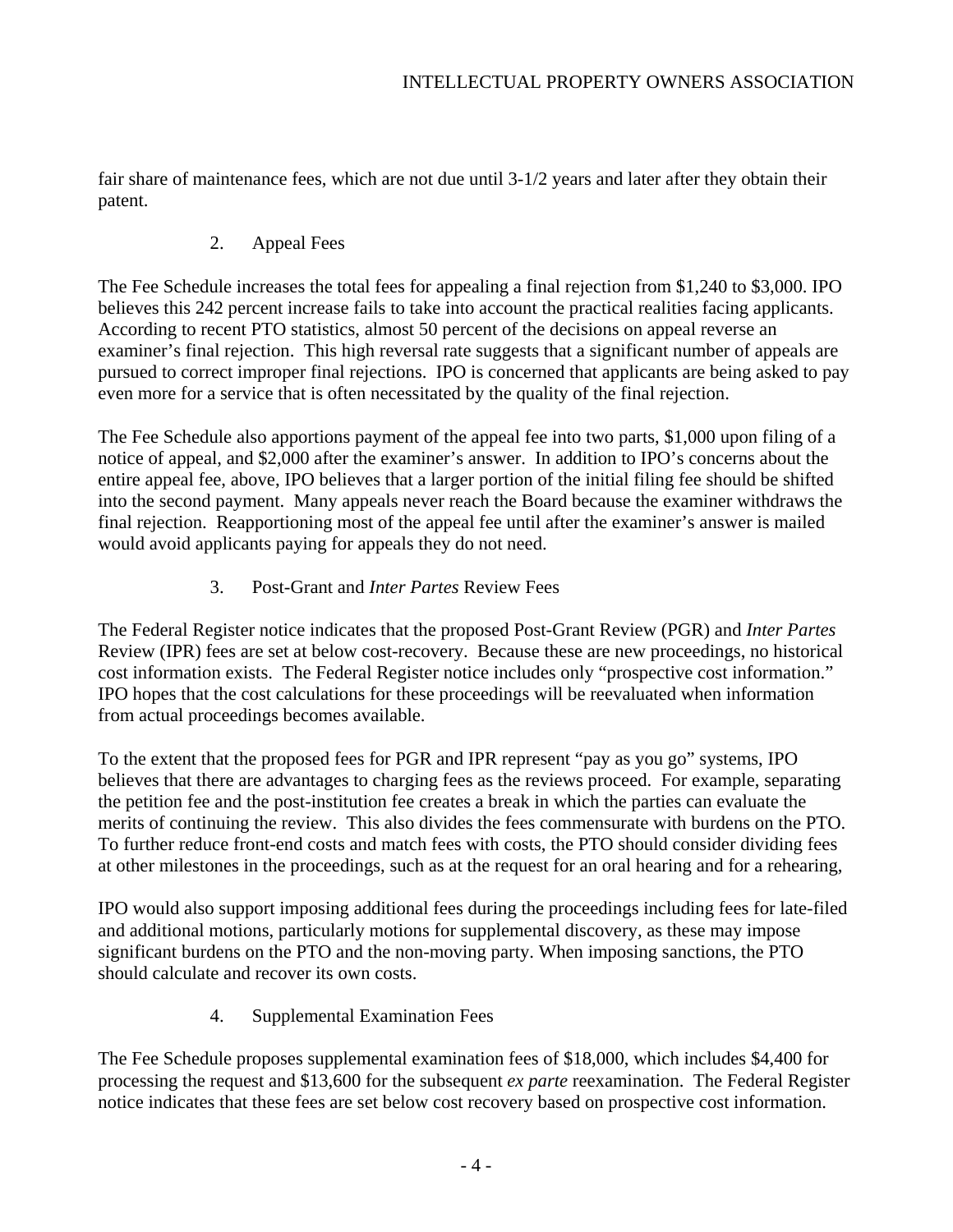IPO wonders whether this prospective information is based on the historical costs of all *ex parte* and *inter partes* reexaminations instead of only patentee-initiated reexaminations, which are the closest corollaries to supplemental examination.

The Federal Register notice indicates that supplemental examination fees are set high to encourage applicants to submit all relevant information during initial examination. We believe that the proper assumption, at least for purposes of setting initial supplemental examination fees, is that patentees will use supplemental examination properly and efficiently. We encourage the PTO to consider further reducing supplemental examination fees so that the procedure will be used by stakeholders. This will produce sufficient numbers of supplemental examination cases to allow the PTO and patentees to evaluate the procedures and costs so that meaningful modifications can be made if needed.

## 5. *Ex Parte* Reexamination Fees

The Fee Schedule proposes a fee of \$15,000 for *ex parte* reexamination, which is almost six times more than the fee for the same proceeding at the beginning of 2012. In comparison to other examination fees, IPO believes the proposed *ex parte* reexamination fee is far too high. Except for evaluating the request itself, an *ex parte* reexamination generally requires the same PTO resources as a typical patent application. According to the Federal Register notice, in 2011 the estimated total cost to examine an application was \$3,569. We understand that *ex parte* reexaminations may require some additional examiner time and effort in comparison to a regular patent application examination, but not more than four times as much.

From the perspective of the costs to the PTO, we believe that *ex parte* reexamination is closely related to prioritized examination. Both procedures are expedited and both may require examiner involvement in one or more interviews. IPO suggests that the PTO consider revising the *ex parte* reexamination fee to more closely parallel the proposed fee of \$4,000 for prioritized examination.

6. Excess Claim Fees

The Fee Schedule raises excess independent claim fees by almost 70 percent, from \$250 to \$420. We believe that this fee increase does not reflect actual prosecution practices. While many independent claims directed to different inventions in one application would increase an examiner's burden, such claims would be removed from the application through restriction. In reality, multiple independent claims are most often interrelated and place little additional burden upon examiners. IPO, therefore, requests that the PTO reconsider and reduce this proposed fee increase.

7. Fees for Correction of Inventorship

The Fee Schedule proposes a \$1000 fee to correct inventorship after issuance of the first office action. IPO questions whether this fee is warranted in all cases. In cases where claims are limited by restriction after the first action on the merits or by amendments during examination, inventors are almost always removed from the application. The proposed fee appears more appropriate when an